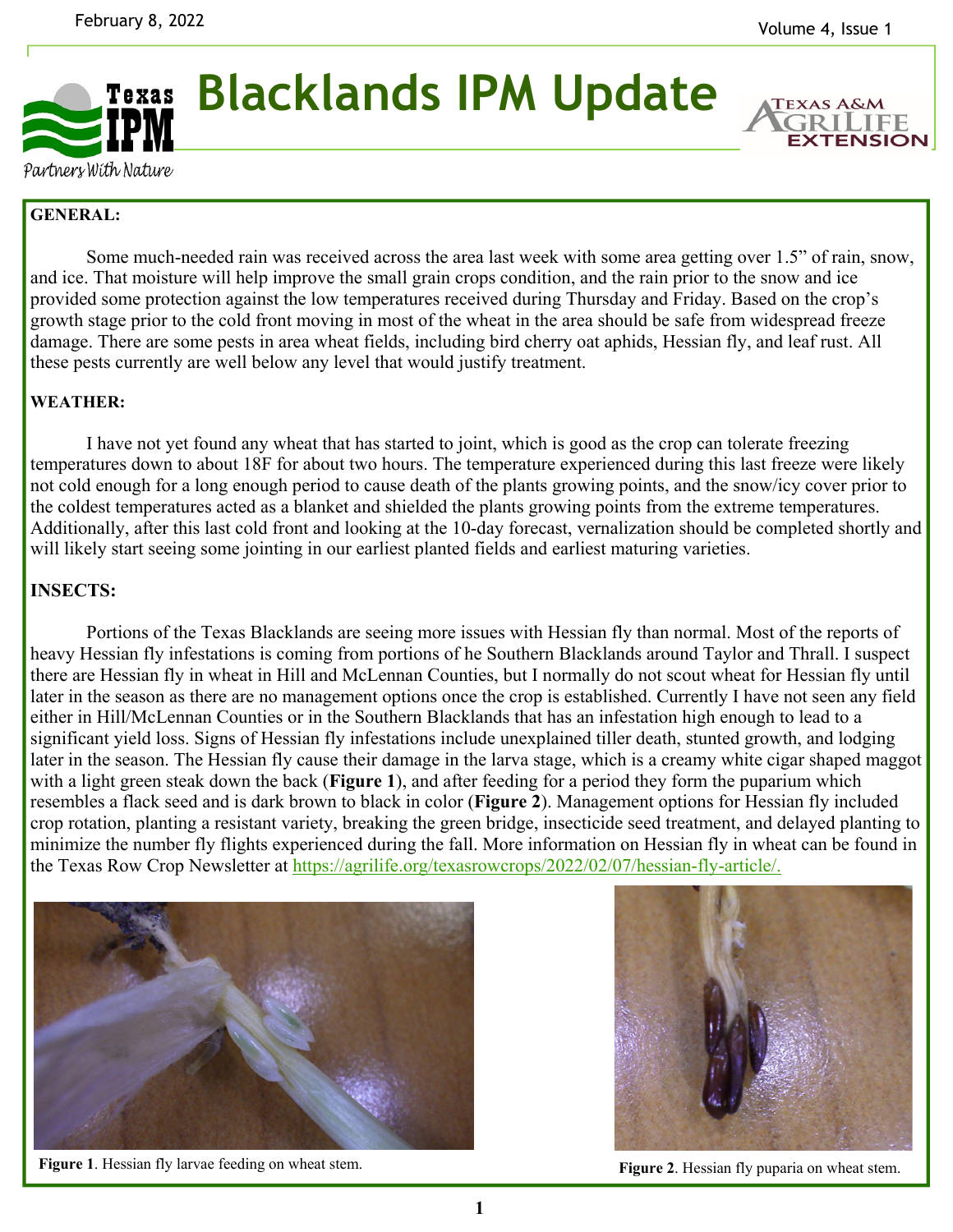Bird cherry oat aphids (**Figure 3**) were found in all but two wheat fields in the scouting program prior to the cold front last week. There populations were very light and no where near treatable levels. Prior to the freeze our beneficial population was very high with a lot of parasitized aphids being found in wheat fields across the area, and high number of predators like lady beetles. We will have to see what impact the freezing weather last week had on our beneficial insect population, mainly our lady beetles and lace wings, as our parasitic was can withstand temperatures much lower than what we experienced last week. As people start top dressing wheat, with the price of agriculture chemicals I high recommend avoiding including an insecticide with the fertilizer for two reason, one they are not needed at this time, and secondly they kill our beneficial insect populations that can be used to help keep aphid numbers below the economic threshold. The economic threshold for bird cherry oat aphid in wheat currently is at 20 aphids per tiller. I would also like to remind everyone that as of February 28th of this year the residue tolerances for chlorpyrifos (Lorsban) will be revoked, and starting March 1st you will not be allowed to use any chlorpyrifos based pesticides on any crops that can be used as food. There are still a number of insecticides that can be used for aphid management in wheat including dimethoate, lambda-cyhalothrin and other pyrethroid insecticides, and our neonicotinoids like Sefina.



**Figure 3**. Bird cherry oat aphid.

## **Diseases:**

Leaf rust has been found in a few wheat fields in the area, and it is not uncommon to see either leaf rust (**Figure 4**) or stripe rust (**Figure 5**) this early in the year especially when January and December are mild. However, seeing rust this early is not a cause of major concern as the spread of these diseases are slowed down dramatically when cold fronts move in and drop temperatures into the low 50s as daily high temperatures. Leaf rust is being found infecting multiple different varieties, and it is mostly lower leaves that later in the season will not contribute to the energy needed to fill out the grain in the head. It is too early for the resistance genes in most of our Hard Red winter wheat varieties to kick in as most of their resistance is adult host plant resistance which does not start working until temperatures are warmer and the plants have jointed and are approaching head emergence. Seeing the amount of leaf rust this early could however be a sign that we may have a heavy leaf rust year, and preparations for at least one or two fungicide sprays to be needed. As of right now I have not seen a disease issue in wheat that would justify treatment, but with the recent rains, and our warming temperatures if there is any wheat following wheat it is highly recommended to watch these fields for development of diseases like septoria leaf blotch, tan spot, and a few other foliar and crown/root diseases.

 The table below is a summary of a applied research trial conducted last year evaluating three different fungicide programs on their ability to 1) reduce the severity of stripe rust, and 2) reduce the amount of yield loss caused by stripe rust infection. These results indicate that all fungicide programs can significantly reduce the severity of stripe rust compared to the untreated. However, grain yields were significantly higher than the untreated check when the fungicides Trivapro and Alto were used. Net returns were not significantly different, but there were some large numerical differences between the various fungicide programs.